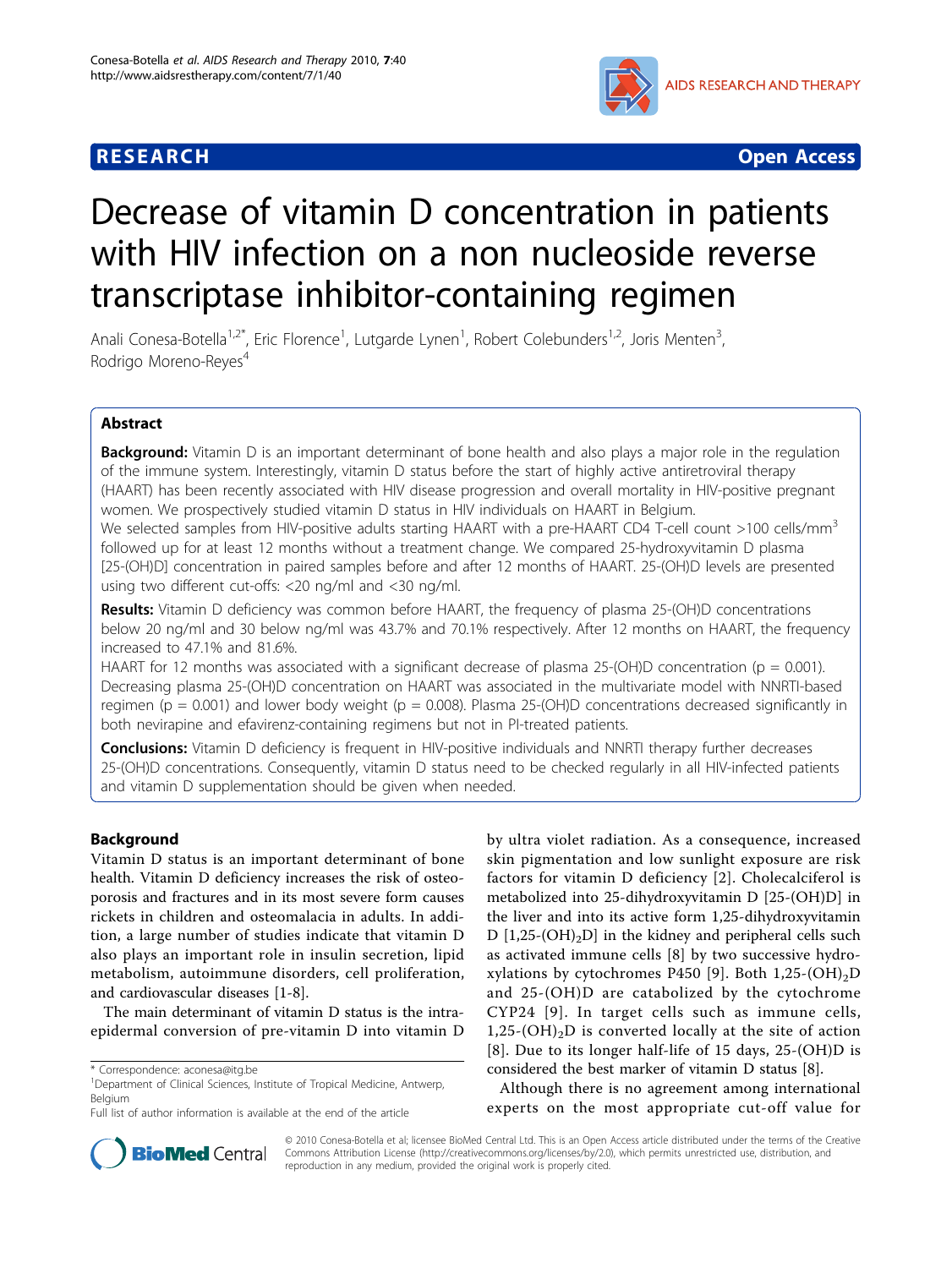adequate vitamin D level, individuals with 25-(OH)D below 20 ng/ml are considered as deficient [[2](#page-4-0)]. However, a value above 30 ng/ml has been suggested to be associated in the general population with better health outcomes such as higher bone mineral density, less falls and fractures as well as protection against cancer [[10](#page-4-0)]. Lower vitamin D level has recently been associated with increased mortality in the general population [[11\]](#page-4-0) as well as with HIV disease progression and overall mortality in a cohort of Tanzanian pregnant women with HIV infection [[12\]](#page-4-0).

Paul et al. showed that vitamin D deficiency was more prevalent among HIV-positive patients treated with HAART when compared to HAART-naive patients and negative controls [[13\]](#page-4-0), however, Ramayo et al. showed opposite results [[14](#page-4-0)]. In addition, HAART may impair vitamin D metabolism [[15,16\]](#page-4-0) as shown by some in vitro studies. Cozzolino et al. [[16\]](#page-4-0) demonstrated the inhibition by protease inhibitors (PIs) of the 25-hydroxylase and the  $1\alpha$ -hydroxylase involved in vitamin D metabolism. Ellfolk et al. [\[17](#page-4-0)] showed the inhibition of the 25-hydroxylase by efavirenz, a non-nucleoside reverse transcriptase inhibitor (NNRTI).

Vitamin D deficiency and bone disease in HAART patients [\[14,18](#page-4-0)[,19\]](#page-5-0) have been associated with NNRTIs [[20-22\]](#page-5-0), as well as tenofovir [\[23,24](#page-5-0)], and PIs [\[19](#page-5-0),[24-26](#page-5-0)]. However, there is a lack of longitudinal studies on vitamin D variation during HAART; therefore we studied vitamin D status in a longitudinal cohort study of AIDS patients during the first year of HAART.

## Methods

## **Subjects**

Subjects were HIV-positive individuals belonging to the outpatient cohort of the Institute of Tropical Medicine (ITM) in Antwerp, Belgium. Antwerp is situated on the 51<sup>st</sup> degree of latitude and receives 1000 hours of sun per year, half the exposure seen at the equator.

Using the ITM cohort electronic database we selected retrospectively patients fitting the following criteria: (a) HIV-positive adults starting HAART with CD4 T-cell counts >100 cells/mm<sup>3</sup>; (b) followed up for at least 12 months; (c) without a treatment change in the first year of HAART. Individuals with a CD4 T-cell count below 100 cell/mm<sup>3</sup> were excluded as they are often acutely unwell and may have other factors contributing to vitamin D deficiency.

Individuals were started either on a PI-based or on an NNRTI-based regimen. Patients on NNRTI were either on Nevirapine  $(= 20)$  or on Efavirenz  $(n = 23)$ . Sixty-six percent (n = 29) of patients on PI were on a boosted regimen with Ritonavir. Twenty-seven individuals were taking Tenofovir; 18 in combination with NNRTIs and 8 with PIs. Patients taking corticosteroids, suffering from

"severe renal disease" or "severe liver disease", or with an active granulomatous disease such as active tuberculosis, sarcoidosis and Crohn's disease were excluded. "Severe renal disease" was defined as urea and creatinine twofold above the normal reference values. "Severe liver disease" was defined as a patient having both elevated alanine aminotransferase and aspartate aminotransferase 5 times above the normal reference values.

All subjects had signed an informed consent allowing additional investigation for research purpose on the stored plasma samples left over of routine blood testing. The study was approved by the institutional review board of the ITM.

#### Study design

We selected individuals who had stored samples available at the start of HAART and 12 months later. We compared paired pre-HAART and post-HAART samples. The pre-HAART sample was drawn between the start of HAART and maximum 3 months before it. The 12 months sample was drawn minimum 3 months before and maximum 3 months after 12 months of HAART.

#### Clinical data

Clinical data were extracted and analyzed anonymously. We recorded the following variables: sex, skin color, season, age, weight, CD4 T-cell nadir and pre-HAART CD4 T-cell level, viral load, HIV disease stage, HAART regimen, total cholesterol, HDL-C, and LDL-C. No data on non prescribed vitamin D supplementation or sun exposure were routinely collected.

#### Laboratory analysis

Plasma samples were selected among stored samples obtained between 1997 and 2009. Plasma had been isolated by centrifugation of blood drawn on ethylenediaminetetraacetic acid (EDTA)-containing tubes and aliquots had been kept in a -80°C freezer.

Total plasma 25-(OH)D was measured by radioimmunoassay (DiaSorin). The interassay coefficient of variation was 9-13%. The quality control was performed by the vitamin D External Quality Assurance Survey (DEQAS). All samples were measured in duplicate. CD4 T-cell count was determined by standard flow cytometry (FACScalibur, Becton Dickinson). Viral load was measured with the Cobas Amplicor HIV-1 (Roche). Total cholesterol, HDL-C, and LDL level were determined by automated standard laboratory techniques.

#### Vitamin D status

Plasma 25-(OH)D concentrations are presented using two different cut-offs, <20 ng/ml (50 nmol/l) and <30 ng/ml (75 nmol/l).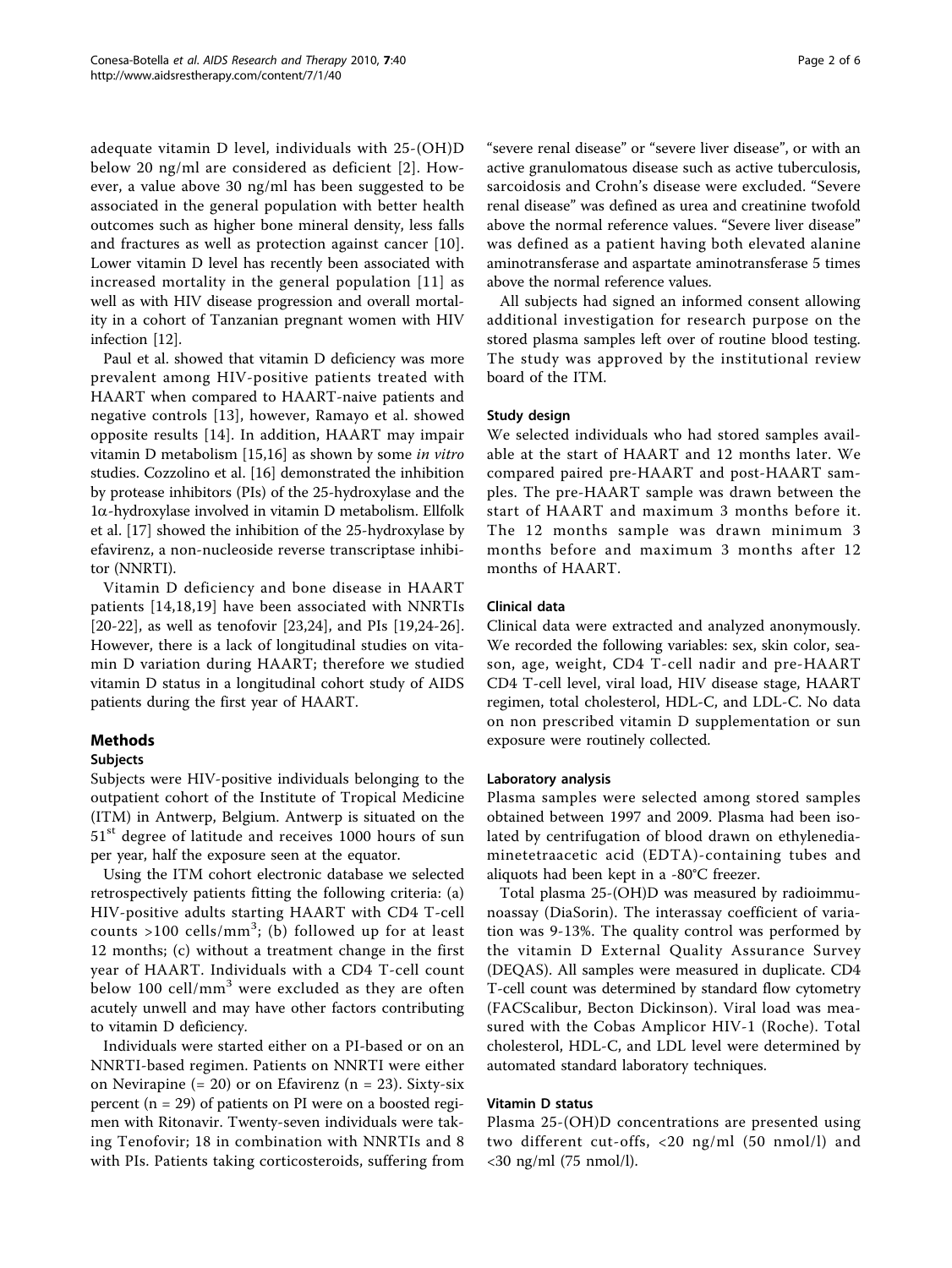#### Statistical analysis

All statistical analyses were performed with STATA and R software. Pre-HAART data was summarized using counts and percentages, means and standard deviations for normally distributed data, and median (interquartile range, IQR) for non-normal continuous variables. The difference between PI and NNRTI groups was assessed by Fisher's exact test for percentages, t-test for means and Mann-Whitney for medians. Normality was assessed using graphical methods and confirmed by D'agostino and Pearson omnibus normality test. Within-group or overall changes in vitamin D levels were assessed using a paired t-test. Logistic regression or linear regression methods were used to study the relation between the predictors and vitamin D. A threshold of  $p < 0.1$  was used for variable inclusion in the multivariate model, which was then simplified by backward elimination. P-values presented in the text refer to the final statistical model obtained.

## Results

#### Subject characteristics

Among the 194 patients fitting the inclusion criteria, plasma samples were available at both pre-HAART and 12 months for 89 patients. Two patients were excluded because of chronic liver disease. None of the patients had renal insufficiency, a known granulomatous disease or were treated with corticosteroids during the study period. A mean  $\pm$  SD of 381  $\pm$  39 days was observed between both time points.

The pre-HAART population characteristics are summarized in Table 1. No significant differences at baseline were observed between patients on PI and NNRTIbased regimen. The "dark skin" group included 17 individuals from Central and Southern Africa; the 'light skin" group included 68 Caucasians, one Moroccan and one Ecuadorian.

### Risk of vitamin D deficiency in HIV individuals before HAART

Before HAART, 43.7% and 70.1% of the individuals had plasma 25-(OH)D concentrations below 20 ng/ml and 30 ng/ml, respectively. In multivariate analysis, darkskinned individuals had 8.9 and 11.2 times more risk than light-skinned individuals to present with plasma 25-(OH)D concentrations below 20 ng/ml and 30 ng/ml  $(p = 0,001$  and 0,026), respectively. In addition, the prevalence of plasma 25-(OH)D concentrations below 30 ng/ml was higher in winter compared to summer ( $p =$ 0.001) and fall ( $p = 0.020$ ). There was no significant effect of gender, age, weight or HIV disease stage, pre-HAART CD4 T-cell count or CD4 T-cell nadir, or viral load on vitamin D levels.

### Table 1 Pre-HAART characteristics of the study population

| <b>Variables</b>             |                 | <b>NNRTI</b>         | PI                   | p<br>value |
|------------------------------|-----------------|----------------------|----------------------|------------|
|                              |                 | $n = 43$             | $N = 44$             |            |
| 25-(OH)D (ng/ml)             | $mean + SD$     | $26.6 \pm 13.5$      | $22.6 \pm 8.9$       | 0.101      |
| Sex Male                     | n (%)           | 38 (88.4)            | 34 (77.3)            | 0.256      |
| Dark skin color              | n (%)           | 7(16.3)              | 10(22.7)             | 0.590      |
| Pre-HAART<br>sampling        |                 |                      |                      |            |
| Winter                       | n(%)            | 15 (34.9)            | 17 (38.6)            | 0.657      |
| Spring                       | n (%)           | 5(11.6)              | 8(18.2)              |            |
| Summer                       | n(%)            | 11(25.6)             | 11(25.0)             |            |
| Fall                         | n (%)           | 12 (27.9)            | 8(18.2)              |            |
| Age (years)                  | median<br>(IQR) | 38.6<br>(30.8; 44.8) | 37 (31.8;44.6)       | 0.929      |
| Weight $(Kq)^\alpha$         | median<br>(IQR) | 73 (68;85)           | 70.5 (65.3;83.5)     | 0.675      |
| CD4 (cells/mm <sup>3</sup> ) |                 |                      |                      |            |
| Nadir                        | median<br>(IQR) | 224<br>(181;292)     | 247.5<br>(182;314.5) | 0.61       |
| pre-HAART                    | median<br>(IQR) | 254<br>(183; 338)    | 299 (241;390.5)      | 0.052      |
| Viral Load ( $log_{10}$ )    | median<br>(IQR) | 5.24<br>(4.95; 5.53) | 5.5 (4.97;5.86)      | 0.168      |
| HIV stage (CDC)              |                 |                      |                      |            |
| Α                            | n (%)           | 31(72.1)             | 32 (72.7)            | 0.640      |
| B                            | n (%)           | 8(18.6)              | 6(13.6)              |            |
| C                            | n (%)           | 4(9.3)               | 6(13.6)              |            |

PI: Protease inhibitors; NNRTI: non-nucleoside reverse transcriptase inhibitors; SD: Standard deviation; IQR: Interquartile range;  $\alpha$  n = 85

#### Risk of vitamin D deficiency of HIV individuals during HAART

After 12 months on HAART, 47.1% and 81.6% of individuals has plasma 25-(OH)D concentrations below 20 ng/ml and 30 ng/ml respectively. Individuals with a darker skin color or being treated by a NNRTI-based regimen presented an increased risk of having plasma 25-(OH)D concentrations lower than 20 ng/ml (respectively 6 and 3 fold;  $p = 0,006$  and  $p = 0,020$ ). Individuals with a low body weight were 4.7 times more at a risk of having plasma 25-(OH)D concentrations below 30 ng/ml ( $p = 0.026$ ). There was no influence of sex, sampling season, pre-HAART CD4-T cell count and CD4 T-cell count nadir, viral load and HIV stage.

When analyzing paired pre-HAART and post-HAART samples from individuals on HAART for 12 months, we observed a significant decrease of plasma 25-(OH)D concentration in the studied population (Table [2](#page-3-0)). The decrease of 25-(OH)D was associated in the multivariate model to NNRTI-based regimen ( $p = 0.001$ ) and to a lower body weight (p = 0.008). Moreover, plasma 25-(OH) D concentration decreased significantly after 12 months on NNRTI regimen (both on nevirapine and on efavirenz),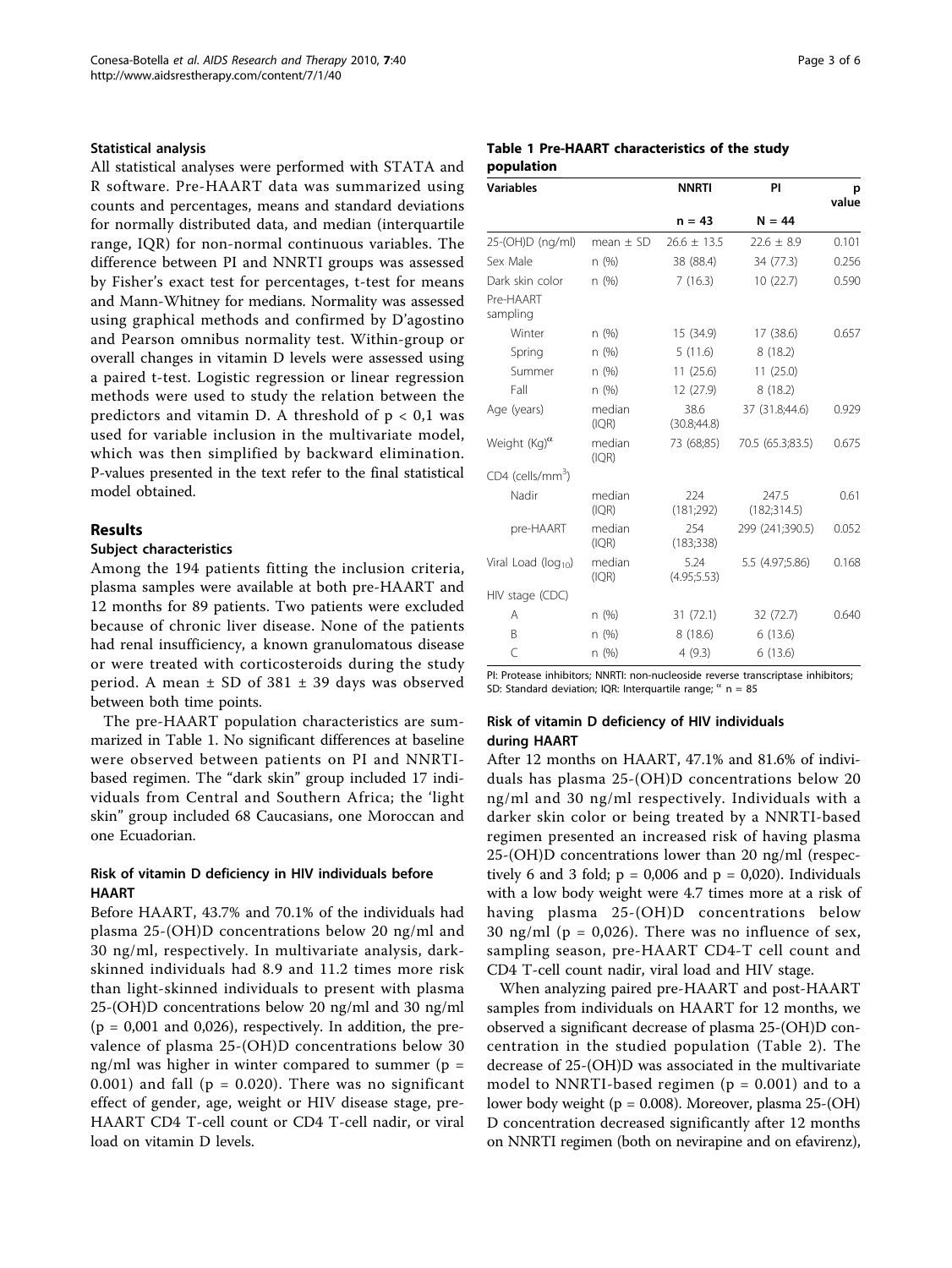<span id="page-3-0"></span>

| Table 2 Determinants of 25(OH)D (ng/ml) decrease |  |  |
|--------------------------------------------------|--|--|
| on HAART                                         |  |  |

| Variable                             | 25(OH)D (CI)<br>pre-HAART | 25(OH)D (CI)<br>post-HAART | Adj p    |
|--------------------------------------|---------------------------|----------------------------|----------|
| Population                           | 24.6 (22.1;27.0)          | 22.0 (19.8;24.1)           | $0.001*$ |
| Sex                                  |                           |                            | 0.668    |
| M                                    | 25.6 (22.8;28.4)          | 22.8 (20.4;25.3)           |          |
| F                                    | 19.6 (14.8;24.4)          | 17.8 (14.0;21.6)           |          |
| Skin color                           |                           |                            | 0.195    |
| Light                                | 26.7 (24.0;29.4)          | 23.6 (21.2;26.0)           |          |
| Dark                                 | 15.8 (11.9;19.7)          | 15.3 (11.6;19.0)           |          |
| Pre-HAART sampling                   |                           |                            | 0.127    |
| Winter                               | 21.9 (18.1;25.6)          | 19.8 (16.2;23.5)           |          |
| Spring                               | 22.1 (16.5;27.6)          | 22.4 (19.3;25.5)           |          |
| Summer                               | 29.8 (24.2;35.4)          | 22.4 (19.7;29.0)           |          |
| Fall                                 | 24.8 (19.1;30.5)          | 22.5 (16.8;28.2)           |          |
| Age                                  |                           |                            | 0.644    |
| $<$ 35 years                         | 24.9 (21.0;28.7)          | 22.2 (18.6;25.8)           |          |
| 35-50 years                          | 24.2 (20.2;28.2)          | 21.2 (17.8;24.5)           |          |
| >50 years                            | 24.8 (20.0;29.6)          | 24.2 (19.2;29.2)           |          |
| Weight (Kg)                          |                           |                            | 0.008    |
| $\leq 70$                            | 23.0 (19.4;26.6)          | 18.5 (16.2;20.9)           |          |
| >70                                  | 25.8 (22.4;29.2)          | 24.8 (21.4;28.1)           |          |
| CD4 (CD4/mm <sup>3</sup> ) nadir     |                           |                            | 0.160    |
| $\leq$ 200                           | 25.4 (21.0;29.8)          | 21.3 (18.2;24.5)           |          |
| >200                                 | 24.1 (21.1;27.1)          | 22.3 (19.4;25.3)           |          |
| CD4 (CD4/mm <sup>3</sup> ) pre-HAART |                           |                            | 0.174    |
| ≤200                                 | 25.9 (20.5;31.4)          | 21.5 (17.4;25.6)           |          |
| >200                                 | 24.1 (21.3;26.9)          | 22.1 (19.5;24.8)           |          |
| Viral Load (log <sub>10</sub> )      |                           |                            | 0.666    |
| >5                                   | 25.7 (22.9;28.6)          | 22.9 (20.3;25.6)           |          |
| $\leq 5$                             | 21.7 (16.7;26.6)          | 19.6 (15.8;23.5)           |          |
| HIV stage (CDC)                      |                           |                            | 0.760    |
| A                                    | 25.4 (22.4;28.4)          | 22.7 (20.0;25.3)           |          |
| B                                    | 24.3 (18.0;30.5)          | 21.0 (15.7;26.4)           |          |
| $\subset$                            | 19.8 (13.0;26.5)          | 18.7 (11.8;25.6)           |          |
| Therapy                              |                           |                            | 0.001    |
| <b>NNRTI</b>                         | 26.6 (22.5;30.8)          | 21.6 (17.8;25.5)           |          |
| PI                                   | 22.6 (19.9;25.3)          | 22.3 (20.1;24.6)           |          |

p: p-value for comparison between groups (linear regression); adj p: p-value from final multivariate model (after backwards elimination); CI: 95% confidence interval; \* non adjusted p value

but not in PI-treated patients (Figure 1).There was no association between the use of tenofovir and a decrease in vitamin D levels ( $p = 0.665$ ; data not shown).

Changes in cholesterol HDL-C and LDL-C levels on HAART After one year of HAART, we observed a significant increase in cholesterol concentration (from 168.5 to 202.5 mg/dl;  $p < 0.001$ ; data not shown) and HDL-C levels (from 40.8 and 46.6 mg/dl;  $p = 0.002$ ; data not shown). LDL-C level did not increase significantly



 $(p = 0.168;$  data not shown). There was no association between the increase of lipids and the pre-HAART vitamin D status or with the type of HAART.

#### **Discussion**

Our study shows a high prevalence of vitamin D deficiency in HIV-infected individuals as observed by others [[13,](#page-4-0)[27,28](#page-5-0)]. As reported in the general population [\[2](#page-4-0)[,29](#page-5-0)], vitamin D deficiency during summer and fall was lower than during winter.

We also showed that a NNRTI-based treatment was associated with a significant decrease of 25(OH)D plasma concentration after 12 months on HAART. Similarly to our findings, Van den Bout-van den Beukel [[21](#page-5-0)] described a prevalence of vitamin D deficiency of 62% in dark-skinned individuals in a cross-sectional study of HIV-positive individuals. In their study, patients on an NNRTI-based therapy had lower vitamin D levels than those on a PI-based therapy.

Decreased bone mineral density is often described in cross sectional studies in patients on tenofovir (NRTI) [[23,30\]](#page-5-0) or PIs [\[19,24](#page-5-0)-[26](#page-5-0)]. However, we and others found an association between NNRTI-based regimen and vitamin D levels [[21,22\]](#page-5-0). The lack of concordant findings on the effect of HAART on bone mineral density and vitamin D might result from the direct action of antiretroviral drugs on osteoclasts and osteoblasts [[26,31,32\]](#page-5-0). The effect of NRTI drugs on vitamin D metabolism has never been studied but interactions are unlikely as NRTIs are not metabolized by cytochromes [\[33\]](#page-5-0). In contrast, PI and NNRTI drugs have been shown to interfere with cytochromes involved in the vitamin D metabolism (e.g. NNRTI induce CYP3A4; PIs inhibit CYP3A4) [[9,16,17,](#page-4-0)[33-35](#page-5-0)]. The role of each antiretroviral drug particularly from the NNRTI family on vitamin D metabolism should be evaluated further to better understand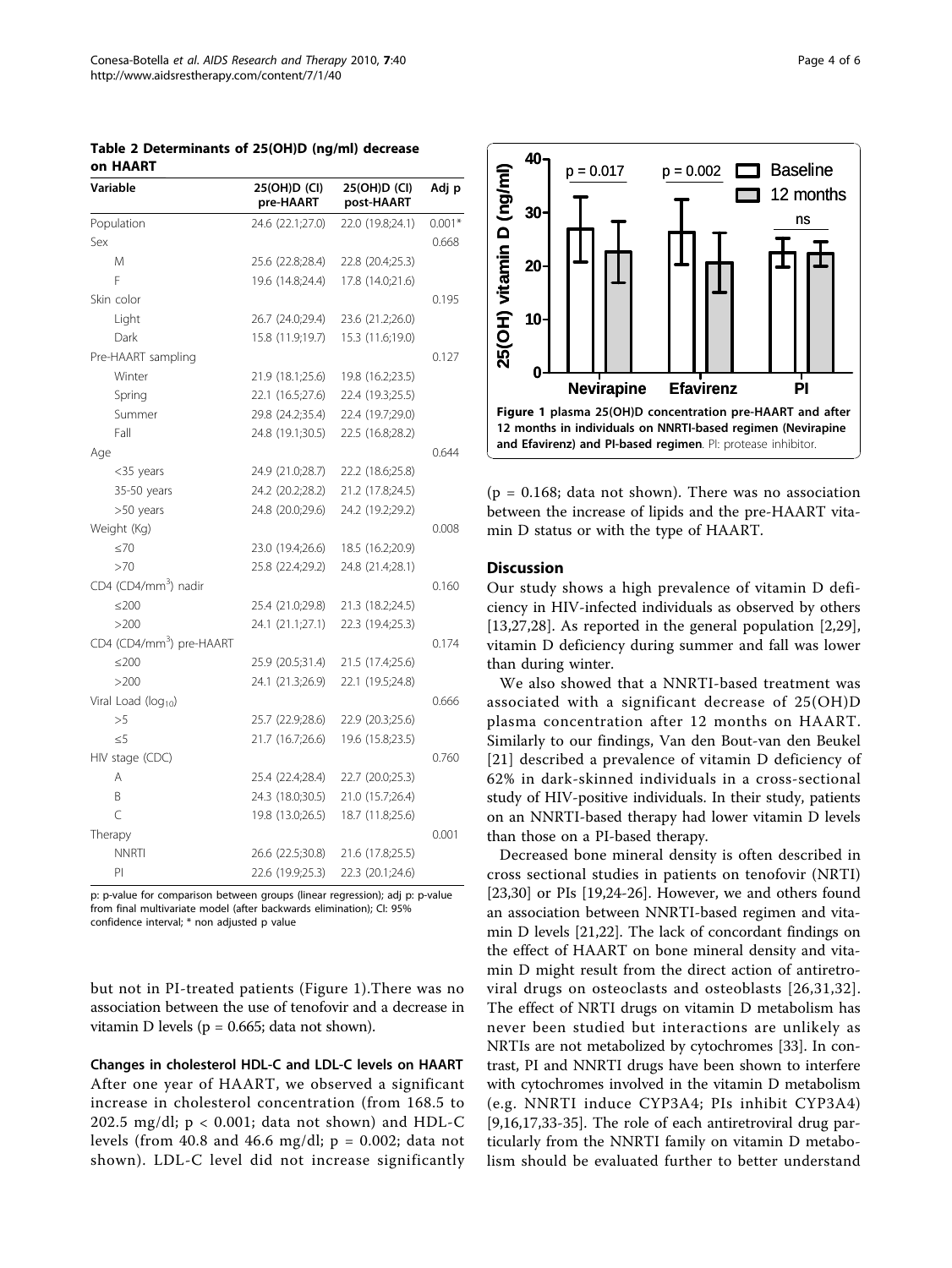<span id="page-4-0"></span>the action of HAART on enzymes involved in vitamin D metabolism.

Our data show that patients with a body weight  $\leq$ 70 kg had a higher risk of plasma 25-(OH)D concentration below 30 ng/ml after one year on HAART. A similar association has been reported, in HIV-infected individuals with BMI and vitamin D status [\[36](#page-5-0)]. These results are different from those of non HIV-infected patients, where obesity is associated with lower plasma 25-(OH)D concentrations [\[37\]](#page-5-0) and a slower increase of vitamin D concentration in response to UVB irradiation. In non-HIV infected individuals, this has been explained by an altered release of vitamin D from the skin into the circulation, and the decreased bioavailability of vitamin D by deposition in body fat compartment [[37\]](#page-5-0).

This study has several limitations. The small sample size precluded determination of whether the decrease of plasma 25-(OH)D concentration was associated with the use of a certain HAART combination. In addition, the retrospective design and the lack of detailed information about UV radiation exposure and over the counter multivitamin supplementation limited our study.

Our results suggest that HIV patients and particularly those treated with HAART represent a population with higher risk of vitamin D deficiency. Beyond bone health, vitamin D deficiency is associated with many chronic diseases such as cancer, cardiovascular disease, diabetes and immunological diseases including HIV as well as chronic pain in HIV-infected individuals [10,11[,38-41](#page-5-0)].

Vitamin D supplementation to maintain an optimal plasma 25-(OH)D concentration above 30 ng/ml is an inexpensive and a safe measure as vitamin D toxicity is only observed at plasma 25-(OH)D concentration higher than 150 ng/ml [2]. Therefore, clinicians taking care of HIV patients should be aware of the risk of vitamin D deficiency associated with HIV and HAART and the benefits of its supplementation.

#### Conclusions

In conclusion, our findings suggest that vitamin D deficiency is highly prevalent in HIV individuals and that NNRTI therapy further decreases 25-(OH)D concentrations. Consequently, vitamin D status need to be checked regularly in all HIV-infected patients and vitamin D supplementation should be given when needed.

#### Acknowledgements

We would like to thank Hoste J. and Van Den Heuvel A. for their help in data and sample collection. Research funded by a Ph.D. grant (Conesa-Botella A.) from the Flemish Interuniversity Council (VLIR).

#### Author details

<sup>1</sup>Department of Clinical Sciences, Institute of Tropical Medicine, Antwerp, Belgium. <sup>2</sup>Department of Epidemiology and Social Medicine, University of Antwerp, Belgium. <sup>3</sup>Clinical Trials Unit, Institute of Tropical Medicine,

Antwerp, Belgium. <sup>4</sup>Department of Nuclear Medicine, Erasmus Hospital, Free University of Brussels, Belgium.

#### Authors' contributions

CBA extracted the data, performed the data analysis, and wrote the paper. FE, LL, MRR, and CR. collaborated in conceiving the study and in the writing and reviewing of the article MJ collaborated to the statistical analysis. All authors read and approved the final manuscript.

#### Competing interests

The authors declare that they have no competing interests.

Received: 18 October 2010 Accepted: 23 November 2010 Published: 23 November 2010

#### References

- 1. Chiu KC, Chu A, Go VL, Saad MF: [Hypovitaminosis D is associated with](http://www.ncbi.nlm.nih.gov/pubmed/15113720?dopt=Abstract) [insulin resistance and beta cell dysfunction.](http://www.ncbi.nlm.nih.gov/pubmed/15113720?dopt=Abstract) Am J Clin Nutr 2004, 79:820-825.
- 2. Holick MF: [Vitamin D deficiency.](http://www.ncbi.nlm.nih.gov/pubmed/17634462?dopt=Abstract) N Engl J Med 2007, 357:266-281.
- 3. Hypponen E, Laara E, Reunanen A, Jarvelin MR, Virtanen SM: [Intake of](http://www.ncbi.nlm.nih.gov/pubmed/11705562?dopt=Abstract) [vitamin D and risk of type 1 diabetes: a birth-cohort study.](http://www.ncbi.nlm.nih.gov/pubmed/11705562?dopt=Abstract) Lancet 2001, 358:1500-1503.
- 4. Liu PT, Stenger S, Li H, Wenzel L, Tan BH, Krutzik SR, Ochoa MT, Schauber J, Wu K, Meinken C, Kamen DL, Wagner M, Bals R, Steinmeyer A, Zugel U, Gallo RL, Eisenberg D, Hewison M, Hollis BW, Adams JS, Bloom BR, Modlin RL: [Toll-like receptor triggering of a vitamin D-mediated human](http://www.ncbi.nlm.nih.gov/pubmed/16497887?dopt=Abstract) [antimicrobial response.](http://www.ncbi.nlm.nih.gov/pubmed/16497887?dopt=Abstract) Science 2006, 311:1770-1773.
- 5. Martins D, Wolf M, Pan D, Zadshir A, Tareen N, Thadhani R, Felsenfeld A, Levine B, Mehrotra R, Norris K: [Prevalence of cardiovascular risk factors](http://www.ncbi.nlm.nih.gov/pubmed/17563024?dopt=Abstract) [and the serum levels of 25-hydroxyvitamin D in the United States: data](http://www.ncbi.nlm.nih.gov/pubmed/17563024?dopt=Abstract) [from the Third National Health and Nutrition Examination Survey.](http://www.ncbi.nlm.nih.gov/pubmed/17563024?dopt=Abstract) Arch Intern Med 2007, 167:1159-1165.
- 6. Mathieu C, Gysemans C, Giulietti A, Bouillon R: [Vitamin D and diabetes.](http://www.ncbi.nlm.nih.gov/pubmed/15971062?dopt=Abstract) Diabetologia 2005, 48:1247-1257.
- 7. Scragg R, Jackson R, Holdaway IM, Lim T, Beaglehole R: [Myocardial](http://www.ncbi.nlm.nih.gov/pubmed/2262248?dopt=Abstract) [infarction is inversely associated with plasma 25-hydroxyvitamin D3](http://www.ncbi.nlm.nih.gov/pubmed/2262248?dopt=Abstract) [levels: a community-based study.](http://www.ncbi.nlm.nih.gov/pubmed/2262248?dopt=Abstract) Int J Epidemiol 1990, 19:559-563.
- 8. Baeke F, Takiishi T, Korf H, Gysemans C, Mathieu C: [Vitamin D: modulator](http://www.ncbi.nlm.nih.gov/pubmed/20427238?dopt=Abstract) [of the immune system.](http://www.ncbi.nlm.nih.gov/pubmed/20427238?dopt=Abstract) Curr Opin Pharmacol 2010, 10(4):482-96.
- 9. Prosser DE, Jones G: [Enzymes involved in the activation and inactivation](http://www.ncbi.nlm.nih.gov/pubmed/15544953?dopt=Abstract) [of vitamin D.](http://www.ncbi.nlm.nih.gov/pubmed/15544953?dopt=Abstract) Trends Biochem Sci 2004, 29:664-673.
- 10. Bischoff-Ferrari HA, Giovannucci E, Willett WC, Dietrich T, Dawson-Hughes B: [Estimation of optimal serum concentrations of 25-hydroxyvitamin D for](http://www.ncbi.nlm.nih.gov/pubmed/16825677?dopt=Abstract) [multiple health outcomes.](http://www.ncbi.nlm.nih.gov/pubmed/16825677?dopt=Abstract) Am J Clin Nutr 2006, 84:18-28.
- 11. Melamed ML, Michos ED, Post W, Astor B: [25-hydroxyvitamin D levels and](http://www.ncbi.nlm.nih.gov/pubmed/18695076?dopt=Abstract) [the risk of mortality in the general population.](http://www.ncbi.nlm.nih.gov/pubmed/18695076?dopt=Abstract) Arch Intern Med 2008, 168:1629-1637.
- 12. Mehta S, Giovannucci E, Mugusi FM, Spiegelman D, Aboud S, Hertzmark E, Msamanga GI, Hunter D, Fawzi WW: [Vitamin D status of HIV-infected](http://www.ncbi.nlm.nih.gov/pubmed/20098738?dopt=Abstract) [women and its association with HIV disease progression, anemia, and](http://www.ncbi.nlm.nih.gov/pubmed/20098738?dopt=Abstract) [mortality.](http://www.ncbi.nlm.nih.gov/pubmed/20098738?dopt=Abstract) PLoS One 2010, 5:e8770.
- 13. Paul TV, Asha HS, Thomas N, Seshadri MS, Rupali P, Abraham OC, Pulimood SA, Jose A: [Hypovitaminosis D and Bone Mineral Density in HIV](http://www.ncbi.nlm.nih.gov/pubmed/20150027?dopt=Abstract) [infected Indian Men with or without antiretroviral therapy.](http://www.ncbi.nlm.nih.gov/pubmed/20150027?dopt=Abstract) Endocr Pract 2010, 16(4):547-53.
- 14. Ramayo E, Gonzalez-Moreno MP, Macias J, Cruz-Ruiz M, Mira JA, Villar-Rueda AM, Garcia-Garcia JA, Gomez-Mateos JM, Lozano F, Pineda JA: [Relationship between osteopenia, free testosterone, and vitamin D](http://www.ncbi.nlm.nih.gov/pubmed/16386106?dopt=Abstract) [metabolite levels in HIV-infected patients with and without highly active](http://www.ncbi.nlm.nih.gov/pubmed/16386106?dopt=Abstract) [antiretroviral therapy.](http://www.ncbi.nlm.nih.gov/pubmed/16386106?dopt=Abstract) AIDS Res Hum Retroviruses 2005, 21:915-921.
- 15. Fabbriciani G, De Socio GV: [Efavirenz and bone health.](http://www.ncbi.nlm.nih.gov/pubmed/19451795?dopt=Abstract) AIDS 2009, 23:1181.
- 16. Cozzolino M, Vidal M, Arcidiacono MV, Tebas P, Yarasheski KE, Dusso AS: [HIV-protease inhibitors impair vitamin D bioactivation to 1,25](http://www.ncbi.nlm.nih.gov/pubmed/12598771?dopt=Abstract) [dihydroxyvitamin D.](http://www.ncbi.nlm.nih.gov/pubmed/12598771?dopt=Abstract) AIDS 2003, 17:513-520.
- 17. Ellfolk M, Norlin M, Gyllensten K, Wikvall K: [Regulation of human vitamin D](http://www.ncbi.nlm.nih.gov/pubmed/19286836?dopt=Abstract) [\(3\) 25-hydroxylases in dermal fibroblasts and prostate cancer LNCaP](http://www.ncbi.nlm.nih.gov/pubmed/19286836?dopt=Abstract) [cells.](http://www.ncbi.nlm.nih.gov/pubmed/19286836?dopt=Abstract) Mol Pharmacol 2009, 75:1392-1399.
- 18. Aukrust P, Haug CJ, Ueland T, Lien E, Muller F, Espevik T, Bollerslev J, Froland SS: [Decreased bone formative and enhanced resorptive markers](http://www.ncbi.nlm.nih.gov/pubmed/9920075?dopt=Abstract) [in human immunodeficiency virus infection: indication of normalization](http://www.ncbi.nlm.nih.gov/pubmed/9920075?dopt=Abstract)